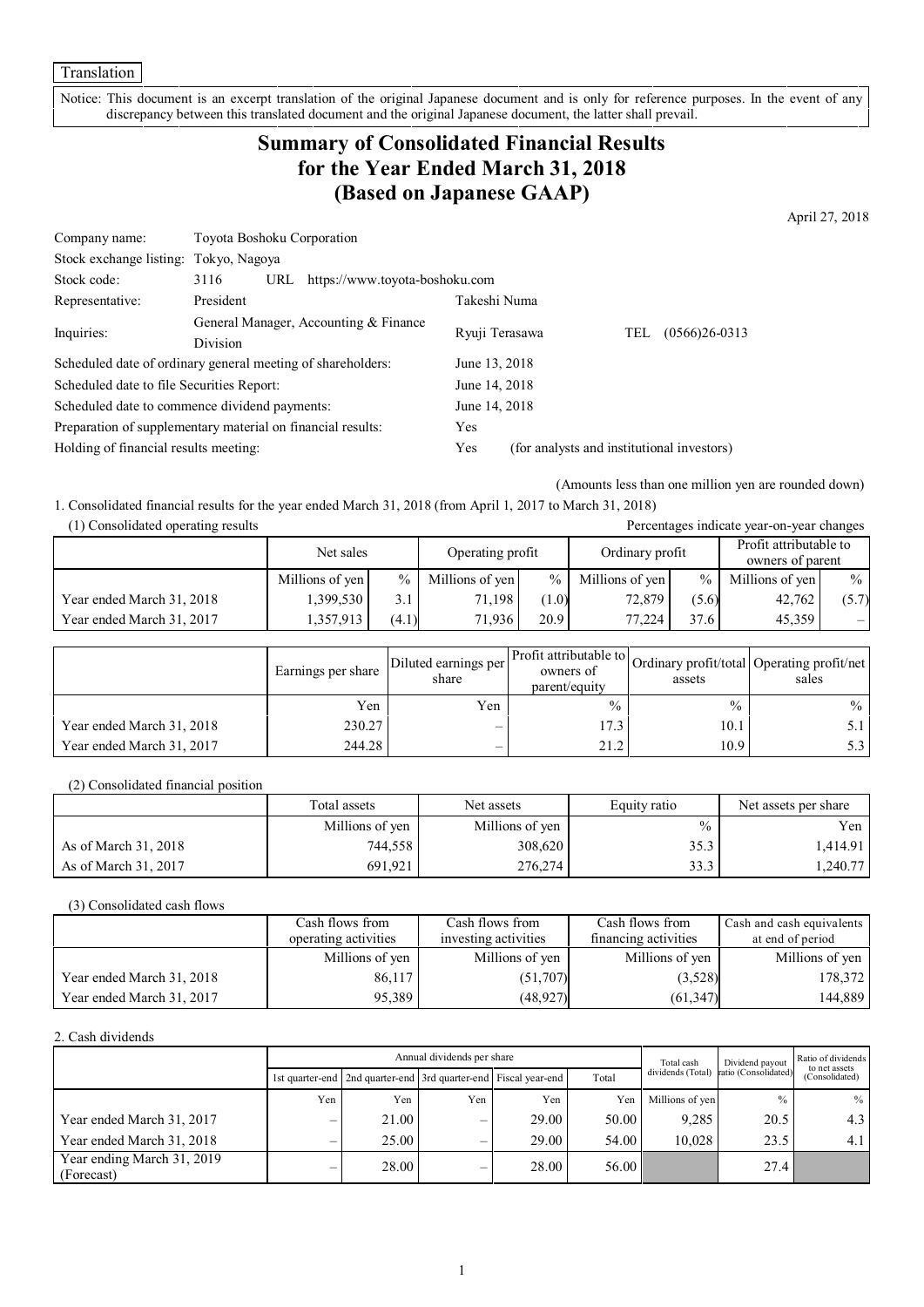3. Forecast of consolidated financial results for the year ending March 31, 2019 (from April 1, 2018 to March 31, 2019)

| Percentages indicate year-on-year changes |                 |       |                     |        |                   |        |                                            |               |                    |
|-------------------------------------------|-----------------|-------|---------------------|--------|-------------------|--------|--------------------------------------------|---------------|--------------------|
|                                           | Net sales       |       | Operating profit    |        | Ordinary profit   |        | Profit attributable to<br>owners of parent |               | Earnings per share |
|                                           | Millions of yen |       | $%$ Millions of yen |        | % Millions of yen |        | % Millions of yen                          | $\frac{0}{0}$ | Yen                |
| Six months ending<br>September 30, 2018   | 670,000         | (0.3) | 29,500              | (7.5)  | 29,500            | (10.9) | 17,500                                     | (8.5)         | 94.23              |
| Full year                                 | ,360,000        | (2.8) | 62,000              | (12.9) | 62,000            | (14.9) | 38,000                                     | (11.1)        | 204.62             |

No

4. Notes

(1) Changes in significant subsidiaries during the year ended March 31, 2018

(changes in specified subsidiaries resulting in the change in scope of consolidation):

| (2) Changes in accounting policies, changes in accounting estimates, and restatement of prior period financial statements |    |
|---------------------------------------------------------------------------------------------------------------------------|----|
| Changes in accounting policies due to revisions to accounting standards and other regulations:                            | No |
| Changes in accounting policies due to other reasons:                                                                      | No |
| Changes in accounting estimates:                                                                                          | No |
| Restatement of prior period financial statements:                                                                         | No |

(3) Number of issued shares (common shares)

Total number of issued shares at the end of the period (including treasury shares)

| As of March 31, 2018                               |  | 187,665,738 shares   As of March 31, 2017      | 187,665,738 shares |  |  |  |  |  |
|----------------------------------------------------|--|------------------------------------------------|--------------------|--|--|--|--|--|
| Number of treasury shares at the end of the period |  |                                                |                    |  |  |  |  |  |
| As of March 31, 2018                               |  | 1,958,326 shares   As of March 31, 2017        | 1,958,154 shares   |  |  |  |  |  |
| Average number of shares during the period         |  |                                                |                    |  |  |  |  |  |
| Year ended March 31, 2018                          |  | 185,707,497 shares   Year ended March 31, 2017 | 185,685,178 shares |  |  |  |  |  |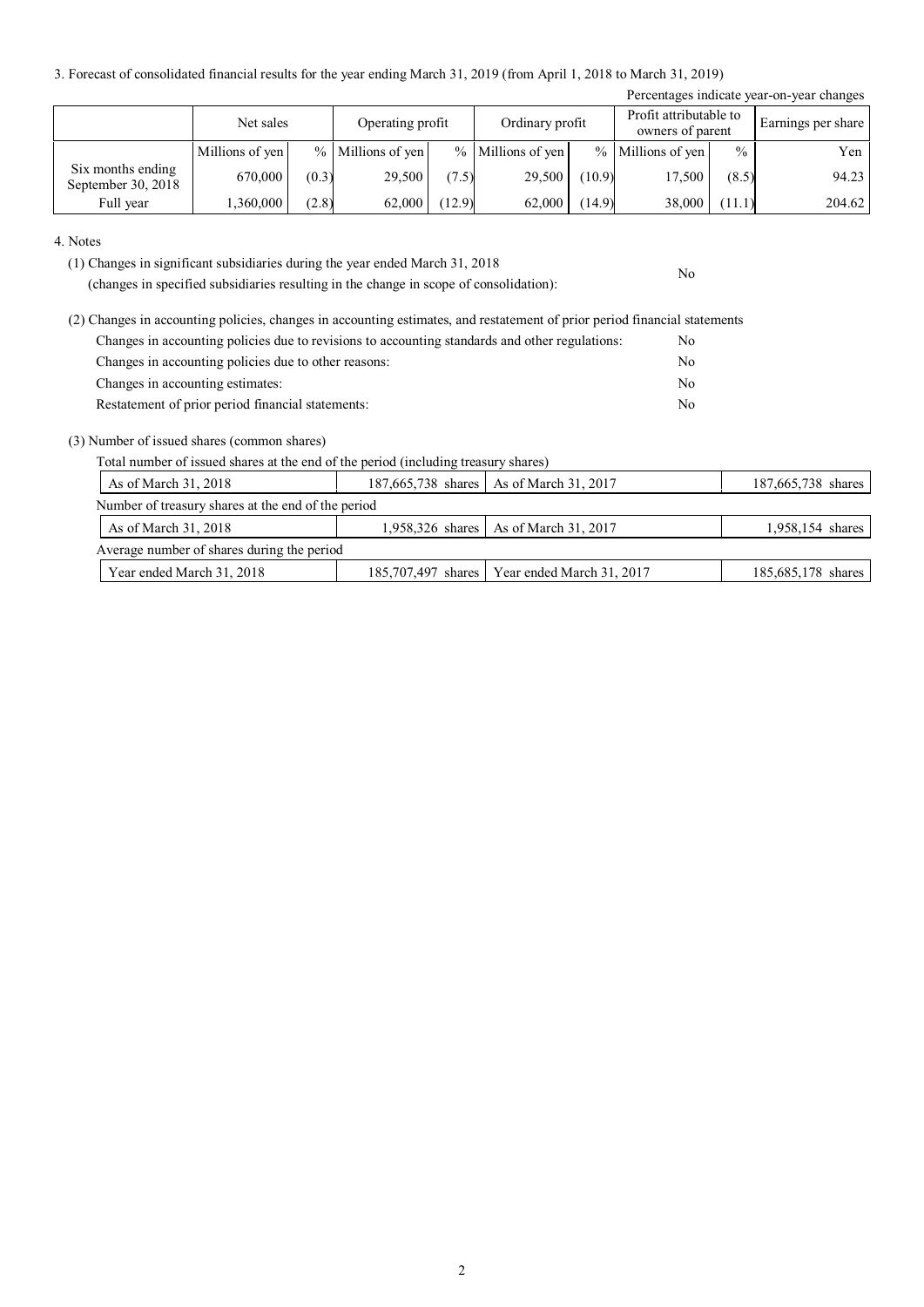# **Consolidated financial statements**

**Consolidated balance sheets**

|                                        |                      | (Millions of yen)    |
|----------------------------------------|----------------------|----------------------|
|                                        | As of March 31, 2017 | As of March 31, 2018 |
| Assets                                 |                      |                      |
| Current assets                         |                      |                      |
| Cash and deposits                      | 162,335              | 194,158              |
| Notes and accounts receivable - trade  | 185,189              | 194,149              |
| Merchandise and finished goods         | 7,520                | 7,762                |
| Work in process                        | 7,866                | 9,648                |
| Raw materials and supplies             | 28,460               | 28,560               |
| Deferred tax assets                    | 5,759                | 4,688                |
| Other                                  | 39,060               | 42,417               |
| Allowance for doubtful accounts        | (158)                | (135)                |
| Total current assets                   | 436,032              | 481,248              |
| Non-current assets                     |                      |                      |
| Property, plant and equipment          |                      |                      |
| Buildings and structures               | 186,414              | 187,695              |
| Accumulated depreciation               | (107, 467)           | (112, 848)           |
| Buildings and structures, net          | 78,946               | 74,847               |
| Machinery, equipment and vehicles      | 310,342              | 312,288              |
| Accumulated depreciation               | (237, 658)           | (241, 418)           |
| Machinery, equipment and vehicles, net | 72,684               | 70,870               |
| Tools, furniture and fixtures          | 111,328              | 111,960              |
| Accumulated depreciation               | (98, 742)            | (99, 132)            |
| Tools, furniture and fixtures, net     | 12,586               | 12,828               |
| Land                                   | 26,733               | 26,214               |
| Leased assets                          | 2,801                | 2,655                |
| Accumulated depreciation               | (2,646)              | (2,391)              |
| Leased assets, net                     | 155                  | 264                  |
| Construction in progress               | 7,195                | 16,125               |
| Total property, plant and equipment    | 198,302              | 201,150              |
| Intangible assets                      |                      |                      |
| Goodwill                               | 4,882                | 3,422                |
| Other                                  | 3,054                | 6,740                |
| Total intangible assets                | 7,937                | 10,163               |
| Investments and other assets           |                      |                      |
| Investment securities                  | 16,530               | 23,300               |
| Deferred tax assets                    | 26,750               | 22,685               |
| Other                                  | 6,526                | 6,227                |
| Allowance for doubtful accounts        | (159)                | (217)                |
| Total investments and other assets     | 49,648               | 51,996               |
| Total non-current assets               | 255,888              | 263,310              |
| Total assets                           | 691,921              | 744,558              |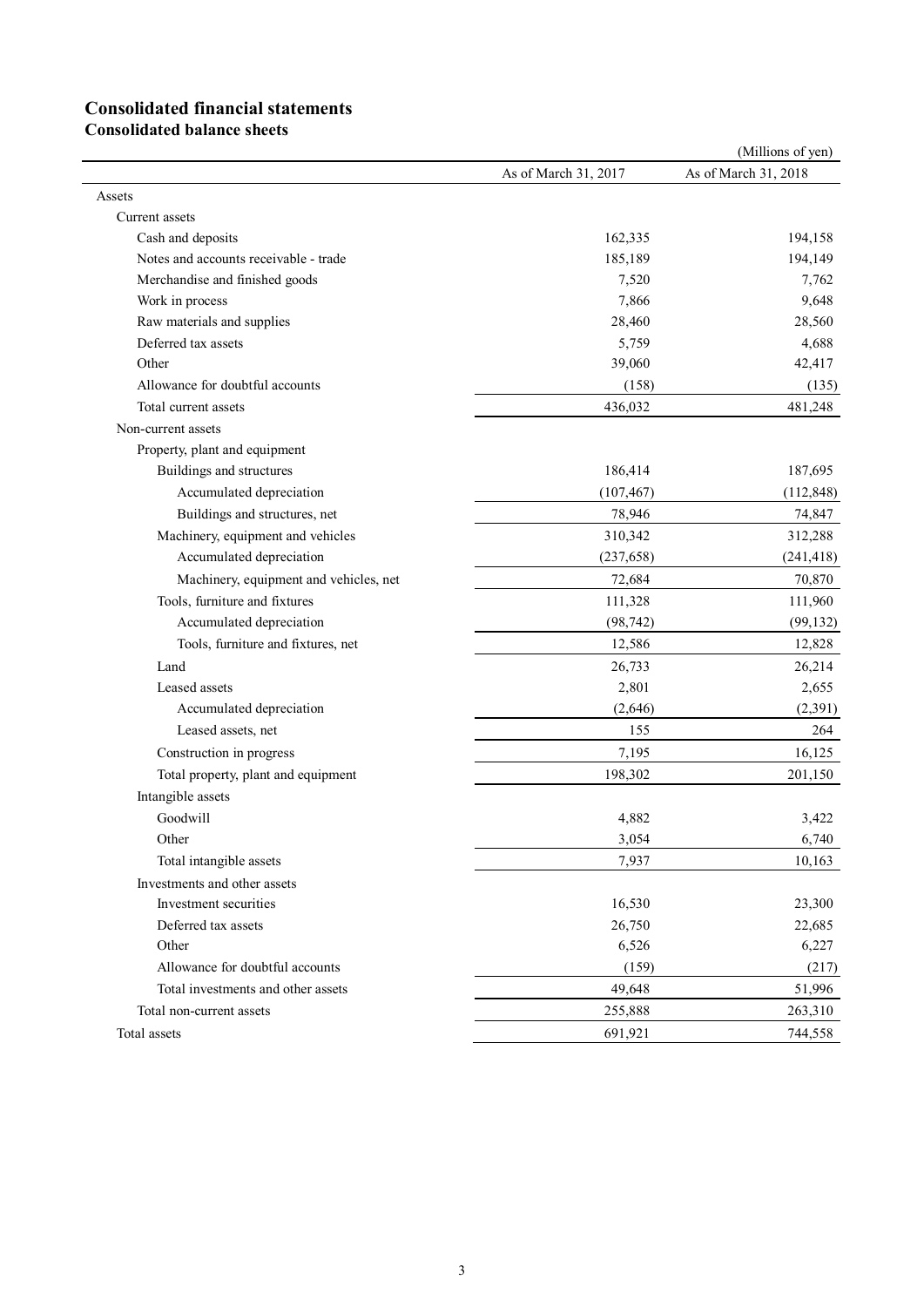|                                                       |                      | (Millions of yen)    |
|-------------------------------------------------------|----------------------|----------------------|
|                                                       | As of March 31, 2017 | As of March 31, 2018 |
| Liabilities                                           |                      |                      |
| Current liabilities                                   |                      |                      |
| Notes and accounts payable - trade                    | 175,585              | 181,061              |
| Short-term loans payable                              | 21,981               | 5,829                |
| Current portion of bonds                              |                      | 10,000               |
| Current portion of long-term loans payable            | 5,947                | 19,540               |
| Accrued expenses                                      | 45,724               | 49,461               |
| Income taxes payable                                  | 13,820               | 13,668               |
| Provision for product warranties                      | 3,458                | 2,517                |
| Provision for directors' bonuses                      | 417                  | 353                  |
| Other                                                 | 19,363               | 21,416               |
| Total current liabilities                             | 286,298              | 303,847              |
| Non-current liabilities                               |                      |                      |
| Bonds payable                                         | 20,000               | 40,000               |
| Long-term loans payable                               | 46,031               | 31,687               |
| Net defined benefit liability                         | 54,786               | 53,989               |
| Provision for directors' retirement benefits          | 298                  | 268                  |
| Asset retirement obligations                          | 258                  | 250                  |
| Other                                                 | 7,973                | 5,894                |
| Total non-current liabilities                         | 129,347              | 132,090              |
| Total liabilities                                     | 415,646              | 435,938              |
| Net assets                                            |                      |                      |
| Shareholders' equity                                  |                      |                      |
| Capital stock                                         | 8,400                | 8,400                |
| Capital surplus                                       | 8,778                | 8,406                |
| Retained earnings                                     | 238,150              | 270,951              |
| Treasury shares                                       | (3,874)              | (3,874)              |
| Total shareholders' equity                            | 251,455              | 283,882              |
| Accumulated other comprehensive income                |                      |                      |
| Valuation difference on available-for-sale securities | 1,803                | 1,952                |
| Foreign currency translation adjustment               | (10, 458)            | (12, 805)            |
| Remeasurements of defined benefit plans               | (12, 380)            | (10,270)             |
| Total accumulated other comprehensive income          | (21, 034)            | (21, 123)            |
| Non-controlling interests                             | 45,853               | 45,861               |
| Total net assets                                      | 276,274              | 308,620              |
| Total liabilities and net assets                      | 691,921              | 744,558              |
|                                                       |                      |                      |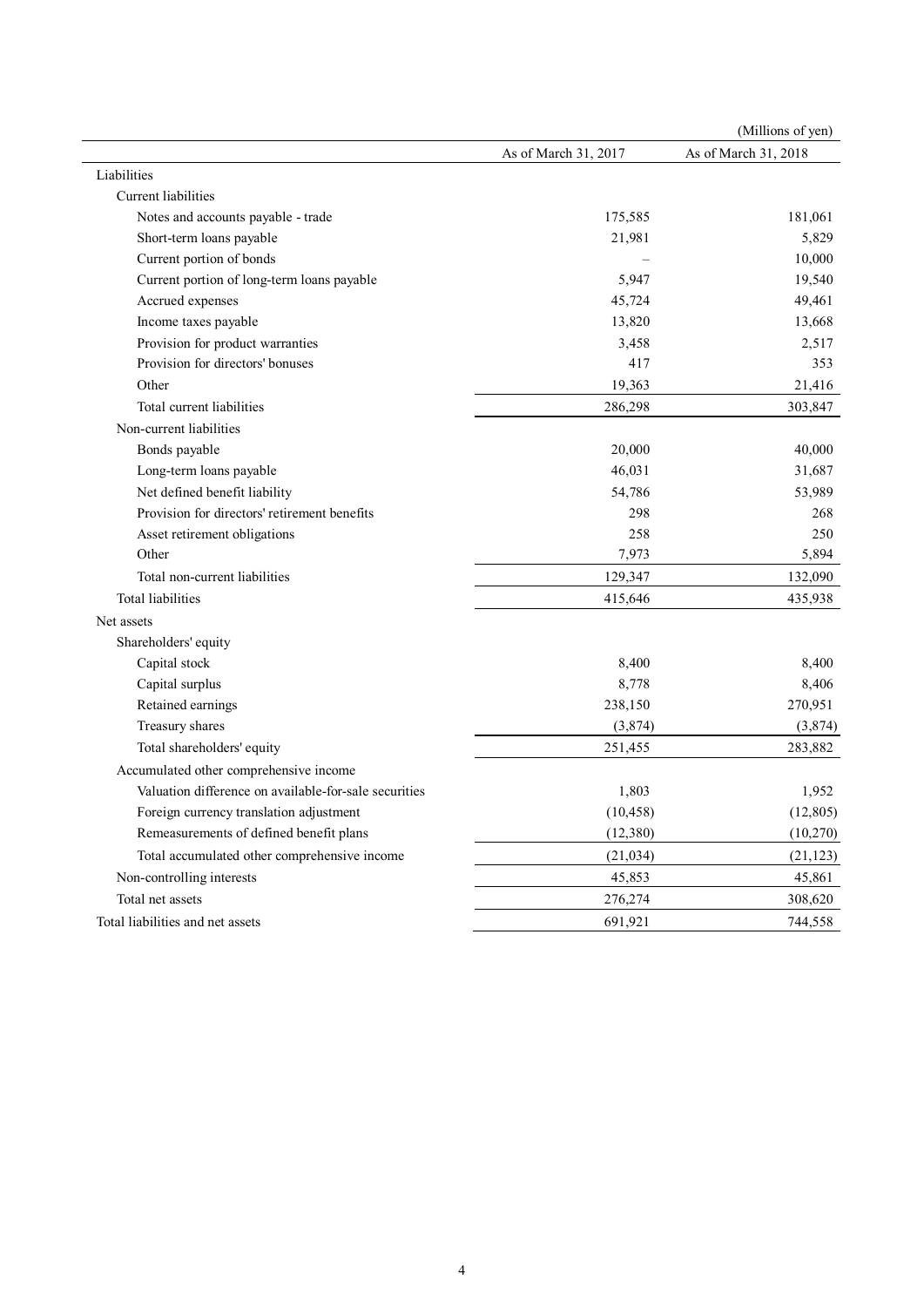|                                                               |                   | (Millions of yen) |
|---------------------------------------------------------------|-------------------|-------------------|
|                                                               | Fiscal year ended | Fiscal year ended |
|                                                               | March 31, 2017    | March 31, 2018    |
| Net sales                                                     | 1,357,913         | 1,399,530         |
| Cost of sales                                                 | 1,204,051         | 1,246,798         |
| Gross profit                                                  | 153,861           | 152,731           |
| Selling, general and administrative expenses                  |                   |                   |
| Transportation and warehousing expenses                       | 6,606             | 6,629             |
| Salaries and bonuses                                          | 32,533            | 31,314            |
| Welfare expenses                                              | 4,706             | 4,555             |
| Retirement benefit expenses                                   | 1,107             | 1,136             |
| Provision for directors' bonuses                              | 417               | 388               |
| Provision for directors' retirement benefits                  | 34                | 17                |
| Taxes and dues                                                | 2,800             | 3,278             |
| Depreciation                                                  | 3,600             | 3,865             |
| Research and development expenses                             | 1,110             | 3,484             |
| Amortization of goodwill                                      | 1,497             | 1,454             |
| Other                                                         | 27,511            | 25,408            |
| Total selling, general and administrative expenses            | 81,925            | 81,532            |
| Operating profit                                              | 71,936            | 71,198            |
| Non-operating income                                          |                   |                   |
| Interest income                                               | 1,193             | 1,711             |
| Dividend income                                               | 137               | 148               |
| Rent income on non-current assets                             | 760               | 713               |
| Share of profit of entities accounted for using equity method | 387               | 821               |
| Foreign exchange gains                                        | 1,412             | 1,090             |
| Miscellaneous income                                          | 1,446             |                   |
| Other                                                         | 4,968             | 3,966             |
| Total non-operating income                                    | 10,305            | 8,451             |
| Non-operating expenses                                        |                   |                   |
| Interest expenses                                             | 1,861             | 1,285             |
| Loss on retirement of non-current assets                      | 468               | 468               |
| Depreciation                                                  | 406               | 462               |
| Loss on valuation of derivatives                              |                   | 987               |
| Other                                                         | 2,280             | 3,565             |
| Total non-operating expenses                                  | 5,017             | 6,770             |
| Ordinary profit                                               | 77,224            | 72,879            |
| Extraordinary income                                          |                   |                   |
| Insurance income                                              | 3,585             |                   |
| Total extraordinary income                                    | 3,585             |                   |
| <b>Extraordinary losses</b>                                   |                   |                   |
| Impairment loss                                               | 1,730             |                   |
| Total extraordinary losses                                    | 1,730             |                   |
| Profit before income taxes                                    | 79,079            | 72,879            |
| Income taxes - current                                        | 23,409            | 17,962            |
| Income taxes - deferred                                       | 1,733             | 4,339             |
| Total income taxes                                            | 25,142            | 22,301            |
| Profit                                                        |                   |                   |
|                                                               | 53,937            | 50,578            |
| Profit attributable to non-controlling interests              | 8,577             | 7,815             |
| Profit attributable to owners of parent                       | 45,359            | 42,762            |

## **Consolidated statements of income and consolidated statements of comprehensive income Consolidated statements of income**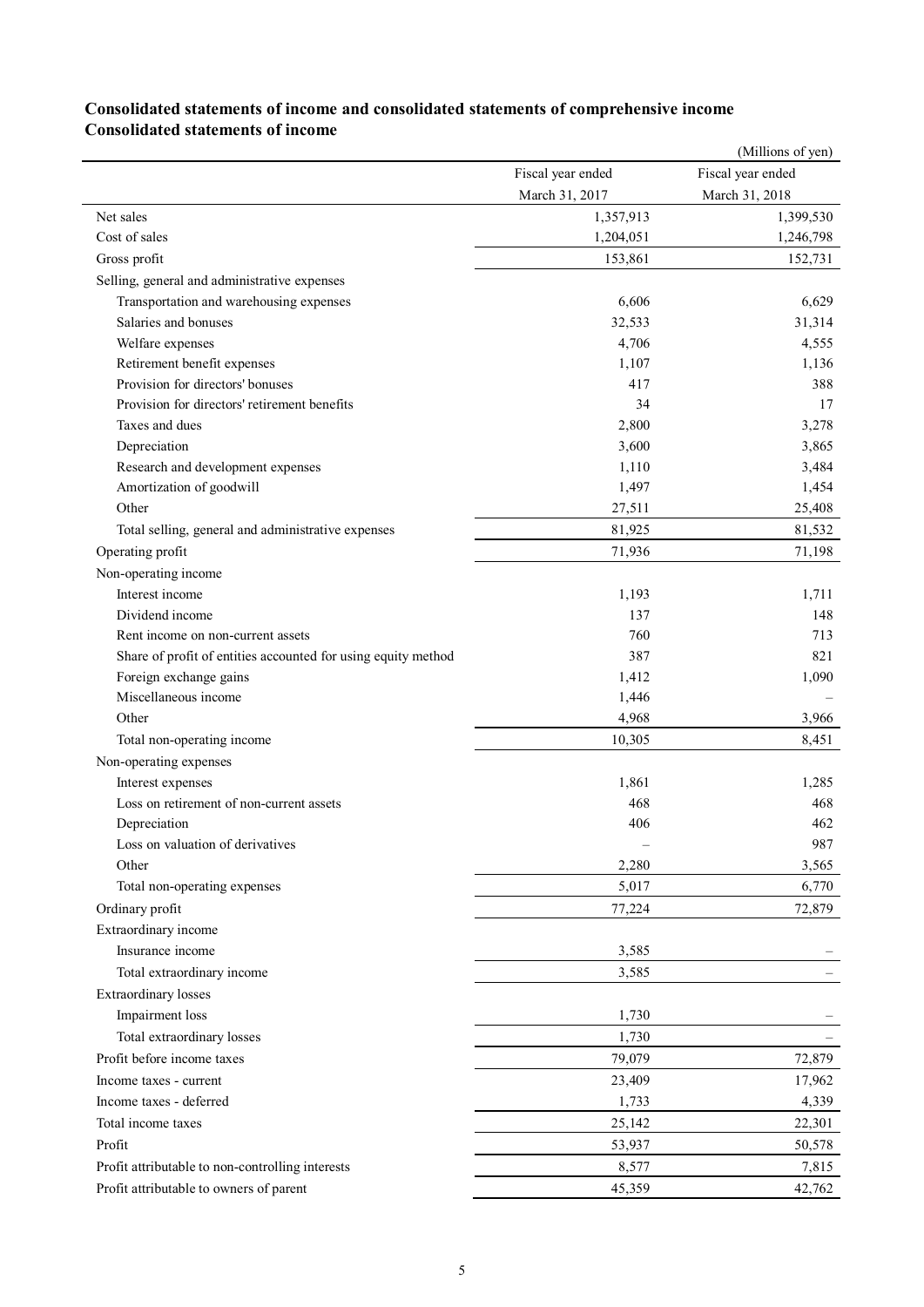## **Consolidated statements of comprehensive income**

|                                                                                      |                   | (Millions of yen) |
|--------------------------------------------------------------------------------------|-------------------|-------------------|
|                                                                                      | Fiscal year ended | Fiscal year ended |
|                                                                                      | March 31, 2017    | March 31, 2018    |
| Profit                                                                               | 53,937            | 50,578            |
| Other comprehensive income                                                           |                   |                   |
| Valuation difference on available-for-sale securities                                | 297               | 148               |
| Foreign currency translation adjustment                                              | (9,068)           | (2,597)           |
| Remeasurements of defined benefit plans, net of tax                                  | 672               | 2,030             |
| Share of other comprehensive income of entities accounted<br>for using equity method | (501)             | 383               |
| Total other comprehensive income                                                     | (8,600)           | (35)              |
| Comprehensive income                                                                 | 45,336            | 50,543            |
| Comprehensive income attributable to                                                 |                   |                   |
| Comprehensive income attributable to owners of parent                                | 39,024            | 42,676            |
| Comprehensive income attributable to non-controlling<br>interests                    | 6,312             | 7,866             |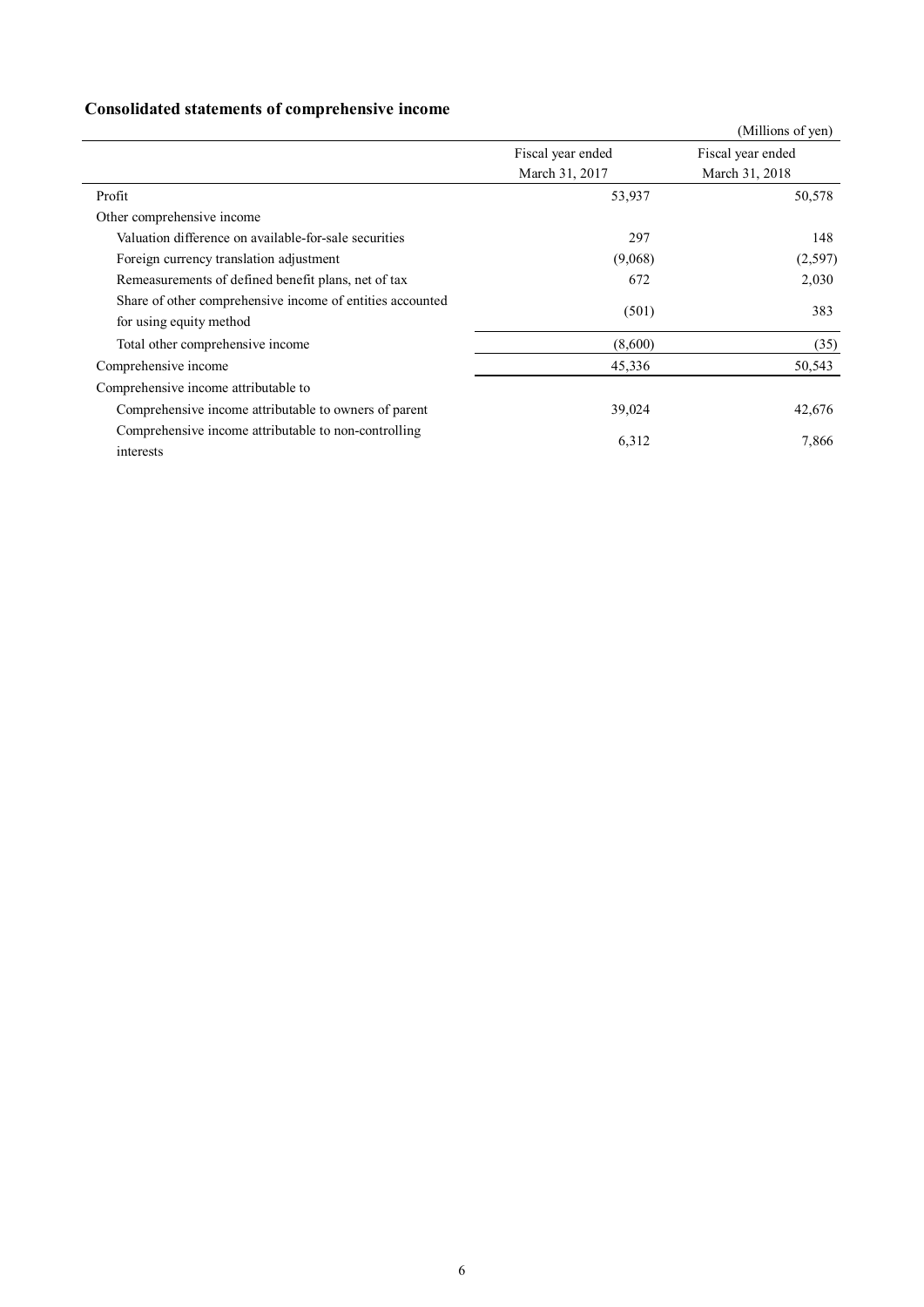## **Consolidated statements of changes in equity**

Fiscal year ended March 31, 2017

|                                                                                                     |                      |                 |                   |                 | (Millions of yen)             |  |  |
|-----------------------------------------------------------------------------------------------------|----------------------|-----------------|-------------------|-----------------|-------------------------------|--|--|
|                                                                                                     | Shareholders' equity |                 |                   |                 |                               |  |  |
|                                                                                                     | Capital stock        | Capital surplus | Retained earnings | Treasury shares | Total shareholders'<br>equity |  |  |
| Balance at beginning of<br>current period                                                           | 8,400                | 8,691           | 199,475           | (4,050)         | 212,515                       |  |  |
| Changes of items during<br>period                                                                   |                      |                 |                   |                 |                               |  |  |
| Dividends of surplus                                                                                |                      |                 | (6,684)           |                 | (6,684)                       |  |  |
| Profit attributable to<br>owners of parent                                                          |                      |                 | 45,359            |                 | 45,359                        |  |  |
| Purchase of treasury shares                                                                         |                      |                 |                   | (0)             | (0)                           |  |  |
| Disposal of treasury shares                                                                         |                      | (7)             |                   | 176             | 169                           |  |  |
| Change in ownership<br>interest of parent due to<br>transactions with non-<br>controlling interests |                      | 94              |                   |                 | 94                            |  |  |
| Net changes of items other<br>than shareholders' equity                                             |                      |                 |                   |                 |                               |  |  |
| Total changes of items during<br>period                                                             | -                    | 87              | 38,675            | 176             | 38,939                        |  |  |
| Balance at end of current<br>period                                                                 | 8,400                | 8,778           | 238,150           | (3,874)         | 251,455                       |  |  |

|                                                                                                     | Accumulated other comprehensive income                          |                                                  |                                               |                                                       |                                |                                  |                     |
|-----------------------------------------------------------------------------------------------------|-----------------------------------------------------------------|--------------------------------------------------|-----------------------------------------------|-------------------------------------------------------|--------------------------------|----------------------------------|---------------------|
|                                                                                                     | Valuation<br>difference on<br>available-for-<br>sale securities | Foreign<br>currency<br>translation<br>adjustment | Remeasurements<br>of defined<br>benefit plans | Total accumulated<br>other<br>comprehensive<br>income | Share<br>acquisition<br>rights | Non-<br>controlling<br>interests | Total net<br>assets |
| Balance at beginning of<br>current period                                                           | 1,507                                                           | (3,125)                                          | (13,080)                                      | (14,699)                                              | 72                             | 45,257                           | 243,146             |
| Changes of items during<br>period                                                                   |                                                                 |                                                  |                                               |                                                       |                                |                                  |                     |
| Dividends of surplus                                                                                |                                                                 |                                                  |                                               |                                                       |                                |                                  | (6,684)             |
| Profit attributable to<br>owners of parent                                                          |                                                                 |                                                  |                                               |                                                       |                                |                                  | 45,359              |
| Purchase of treasury shares                                                                         |                                                                 |                                                  |                                               |                                                       |                                |                                  | (0)                 |
| Disposal of treasury shares                                                                         |                                                                 |                                                  |                                               |                                                       |                                |                                  | 169                 |
| Change in ownership<br>interest of parent due to<br>transactions with non-<br>controlling interests |                                                                 |                                                  |                                               |                                                       |                                |                                  | 94                  |
| Net changes of items other<br>than shareholders' equity                                             | 296                                                             | (7, 332)                                         | 700                                           | (6,335)                                               | (72)                           | 596                              | (5, 811)            |
| Total changes of items during<br>period                                                             | 296                                                             | (7, 332)                                         | 700                                           | (6,335)                                               | (72)                           | 596                              | 33,127              |
| Balance at end of current<br>period                                                                 | 1,803                                                           | (10, 458)                                        | (12, 380)                                     | (21, 034)                                             | $\overline{\phantom{0}}$       | 45,853                           | 276,274             |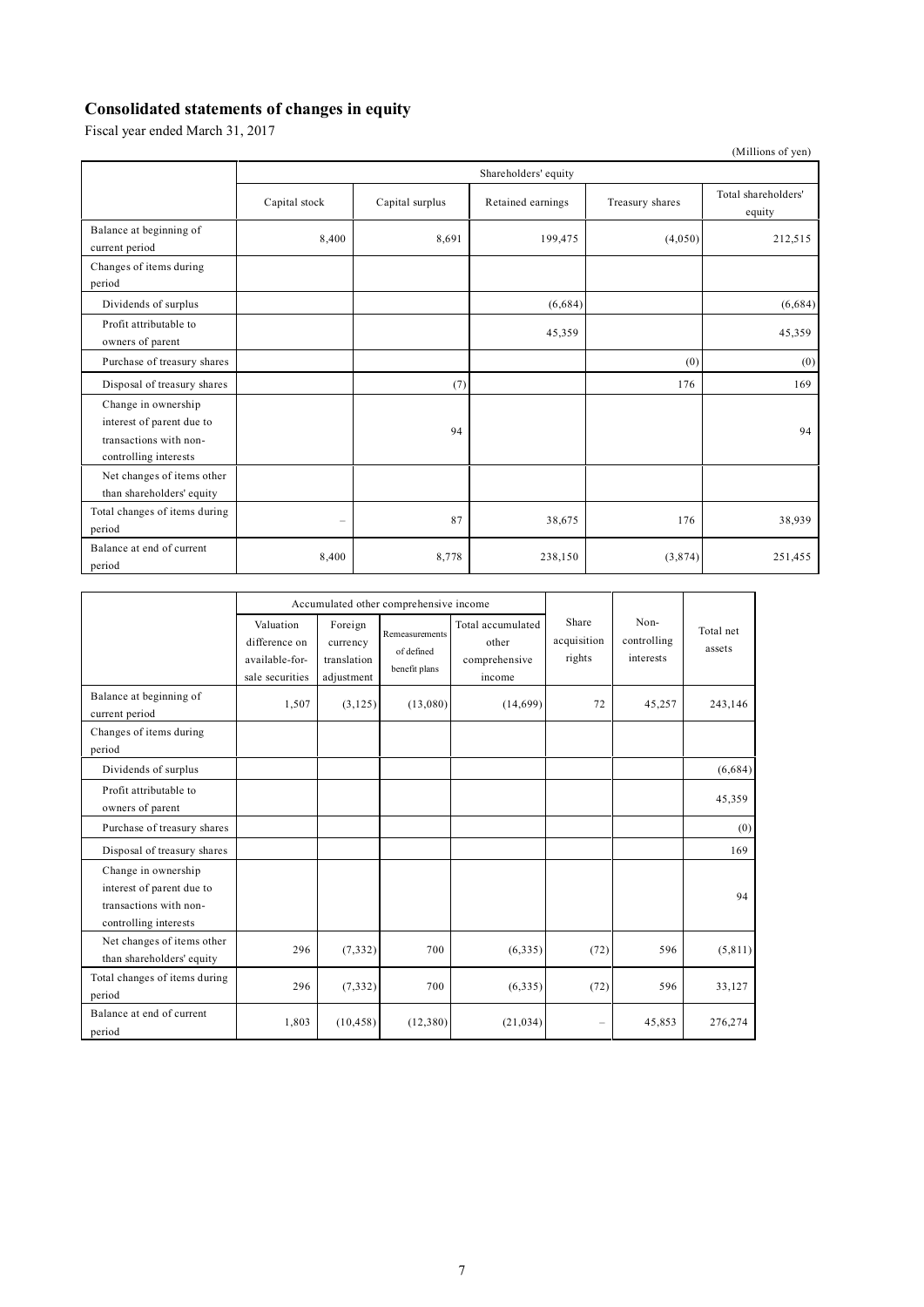#### Fiscal year ended March 31, 2018

(Millions of yen)

|                                                                                                     | Shareholders' equity |                 |                   |                 |                               |  |  |  |
|-----------------------------------------------------------------------------------------------------|----------------------|-----------------|-------------------|-----------------|-------------------------------|--|--|--|
|                                                                                                     | Capital stock        | Capital surplus | Retained earnings | Treasury shares | Total shareholders'<br>equity |  |  |  |
| Balance at beginning of<br>current period                                                           | 8,400                | 8,778           | 238,150           | (3,874)         | 251,455                       |  |  |  |
| Changes of items during<br>period                                                                   |                      |                 |                   |                 |                               |  |  |  |
| Increase from accounting<br>period changes of<br>consolidated subsidiaries                          |                      |                 | 66                |                 | 66                            |  |  |  |
| Dividends of surplus                                                                                |                      |                 | (10,028)          |                 | (10, 028)                     |  |  |  |
| Profit attributable to<br>owners of parent                                                          |                      |                 | 42,762            |                 | 42,762                        |  |  |  |
| Purchase of treasury shares                                                                         |                      |                 |                   | (0)             | (0)                           |  |  |  |
| Change in ownership<br>interest of parent due to<br>transactions with non-<br>controlling interests |                      | (372)           |                   |                 | (372)                         |  |  |  |
| Net changes of items other<br>than shareholders' equity                                             |                      |                 |                   |                 |                               |  |  |  |
| Total changes of items during<br>period                                                             | $\qquad \qquad -$    | (372)           | 32,800            | (0)             | 32,427                        |  |  |  |
| Balance at end of current<br>period                                                                 | 8,400                | 8,406           | 270,951           | (3,874)         | 283,882                       |  |  |  |

|                                                                                                     | Accumulated other comprehensive income                          |                                                  |                                               |                                                       |                                  |                     |
|-----------------------------------------------------------------------------------------------------|-----------------------------------------------------------------|--------------------------------------------------|-----------------------------------------------|-------------------------------------------------------|----------------------------------|---------------------|
|                                                                                                     | Valuation<br>difference on<br>available-for-<br>sale securities | Foreign<br>currency<br>translation<br>adjustment | Remeasurements<br>of defined<br>benefit plans | Total accumulated<br>other<br>comprehensive<br>income | Non-<br>controlling<br>interests | Total net<br>assets |
| Balance at beginning of<br>current period                                                           | 1,803                                                           | (10, 458)                                        | (12,380)                                      | (21, 034)                                             | 45,853                           | 276,274             |
| Changes of items during<br>period                                                                   |                                                                 |                                                  |                                               |                                                       |                                  |                     |
| Increase from accounting<br>period changes of<br>consolidated subsidiaries                          |                                                                 |                                                  |                                               |                                                       |                                  | 66                  |
| Dividends of surplus                                                                                |                                                                 |                                                  |                                               |                                                       |                                  | (10,028)            |
| Profit attributable to<br>owners of parent                                                          |                                                                 |                                                  |                                               |                                                       |                                  | 42,762              |
| Purchase of treasury shares                                                                         |                                                                 |                                                  |                                               |                                                       |                                  | (0)                 |
| Change in ownership<br>interest of parent due to<br>transactions with non-<br>controlling interests |                                                                 |                                                  |                                               |                                                       |                                  | (372)               |
| Net changes of items other<br>than shareholders' equity                                             | 148                                                             | (2, 347)                                         | 2,109                                         | (88)                                                  | 7                                | (81)                |
| Total changes of items during<br>period                                                             | 148                                                             | (2, 347)                                         | 2,109                                         | (88)                                                  | 7                                | 32,346              |
| Balance at end of current<br>period                                                                 | 1,952                                                           | (12, 805)                                        | (10,270)                                      | (21, 123)                                             | 45,861                           | 308,620             |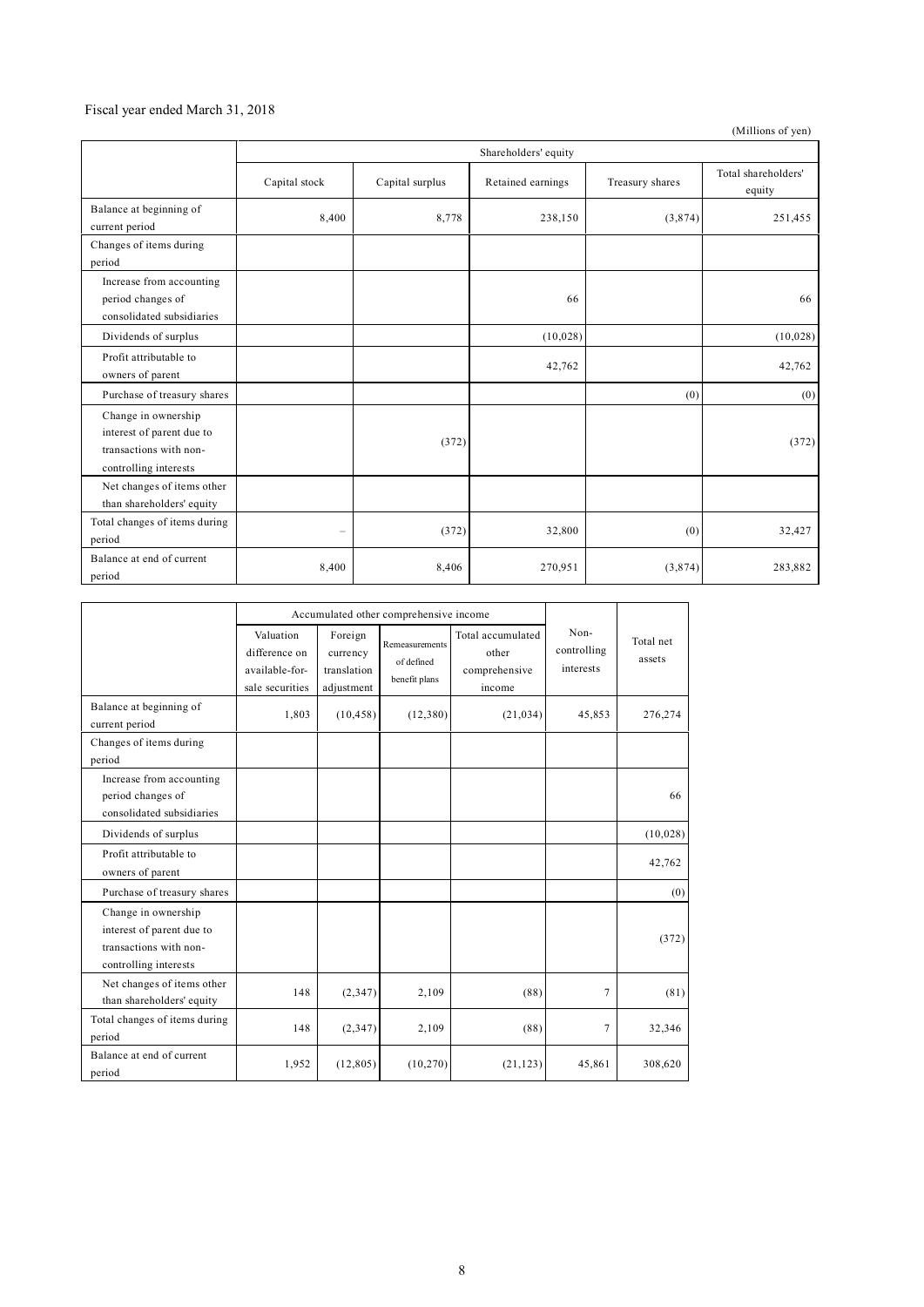### **Consolidated statements of cash flows**

|                                                                         |                   | (Millions of yen) |
|-------------------------------------------------------------------------|-------------------|-------------------|
|                                                                         | Fiscal year ended | Fiscal year ended |
|                                                                         | March 31, 2017    | March 31, 2018    |
| Cash flows from operating activities                                    |                   |                   |
| Profit before income taxes                                              | 79,079            | 72,879            |
| Depreciation                                                            | 36,228            | 34,755            |
| Impairment loss                                                         | 1,730             |                   |
| Amortization of goodwill                                                | 1,497             | 1,454             |
| Increase (decrease) in net defined benefit liability                    | 2,680             | 2,039             |
| Interest and dividend income                                            | (1, 330)          | (1, 859)          |
| Interest expenses                                                       | 1,861             | 1,285             |
| Foreign exchange losses (gains)                                         | 735               | (1,073)           |
| Share of loss (profit) of entities accounted for using equity<br>method | (387)             | (821)             |
| Loss (gain) on sales of property, plant and equipment                   | (161)             | (341)             |
| Decrease (increase) in notes and accounts receivable - trade            | (10, 903)         | (14, 482)         |
| Decrease (increase) in inventories                                      | (904)             | (3,310)           |
| Increase (decrease) in notes and accounts payable - trade               | 9,522             | 10,436            |
| Decrease (increase) in accounts receivable - other                      | 3,413             | (4,667)           |
| Increase (decrease) in accounts payable - other                         | 1,452             | 333               |
| Increase (decrease) in accrued expenses                                 | 1,533             | 5,231             |
| Other, net                                                              | (10, 508)         | (573)             |
| Subtotal                                                                | 115,541           | 101,287           |
| Interest and dividend income received                                   | 1,675             | 2,101             |
| Interest expenses paid                                                  | (2,161)           | (1,303)           |
| Income taxes paid                                                       | (19,666)          | (15,967)          |
| Net cash provided by (used in) operating activities                     | 95,389            | 86,117            |
| Cash flows from investing activities                                    |                   |                   |
| Payments into time deposits                                             | (5,115)           | (3,003)           |
| Proceeds from withdrawal of time deposits                               |                   | 4,433             |
| Purchase of property, plant and equipment                               | (31, 439)         | (46,082)          |
| Proceeds from sales of property, plant and equipment                    | 1,055             | 2,792             |
| Purchase of intangible assets                                           | (2,239)           | (4, 121)          |
| Purchase of investment securities                                       | (67)              | (5,603)           |
| Payments of loans receivable                                            | (55)              | (67)              |
| Collection of loans receivable                                          | 69                | 70                |
| Payments resulting from liquidation of business                         | (11, 149)         |                   |
| Other, net                                                              | 14                | (125)             |
| Net cash provided by (used in) investing activities                     | (48, 927)         | (51,707)          |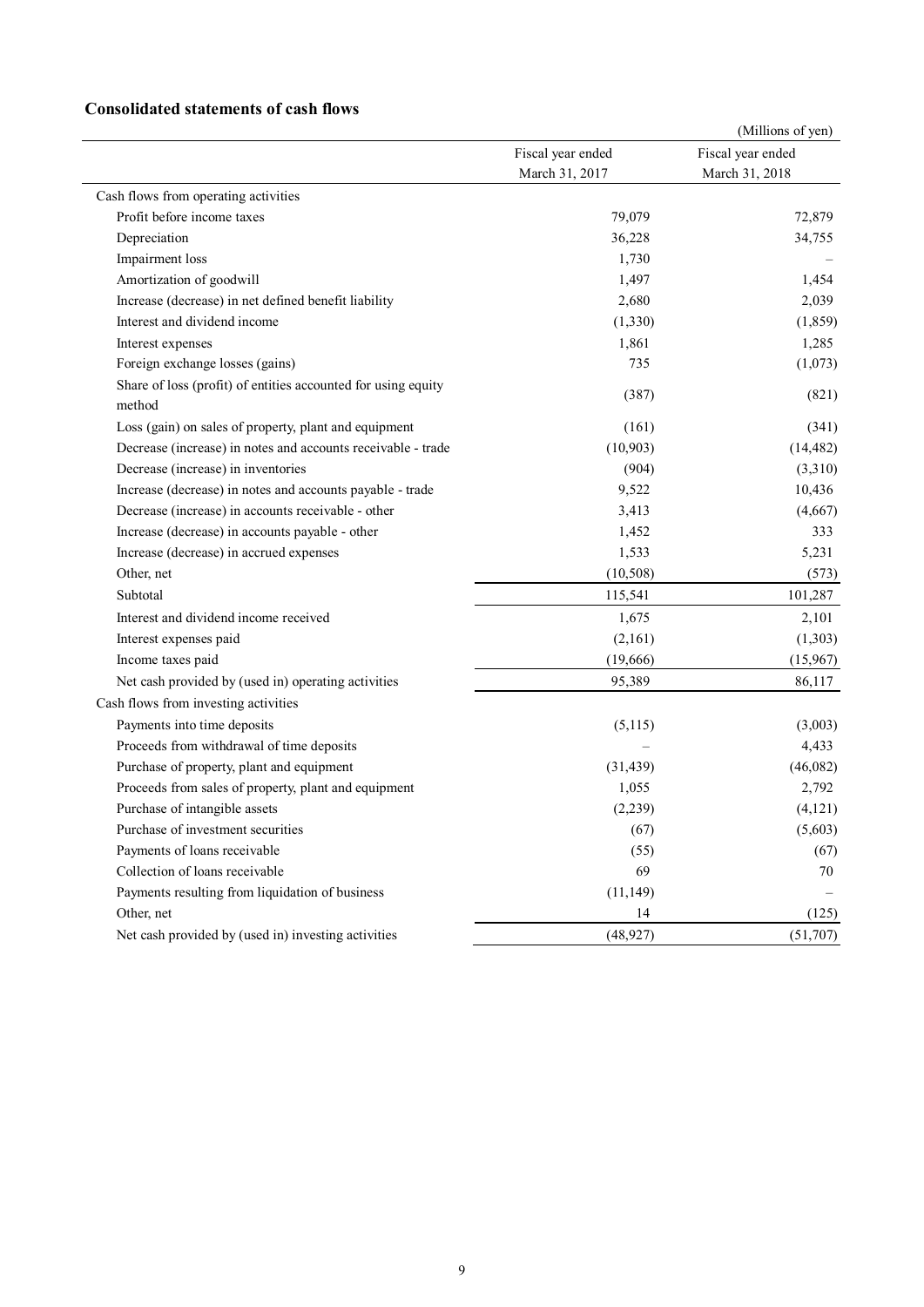|                                                                |                   | (Millions of yen) |  |
|----------------------------------------------------------------|-------------------|-------------------|--|
|                                                                | Fiscal year ended | Fiscal year ended |  |
|                                                                | March 31, 2017    | March 31, 2018    |  |
| Cash flows from financing activities                           |                   |                   |  |
| Net increase (decrease) in short-term loans payable            | (24, 538)         | (15,962)          |  |
| Proceeds from long-term loans payable                          | 1,083             | 6,651             |  |
| Repayments of long-term loans payable                          | (25, 526)         | (6,245)           |  |
| Proceeds from issuance of bonds                                |                   | 30,000            |  |
| Cash dividends paid                                            | (6,682)           | (10, 024)         |  |
| Dividends paid to non-controlling interests                    | (5,676)           | (7,039)           |  |
| Payments from changes in ownership interests in subsidiaries   |                   |                   |  |
| that do not result in change in scope of consolidation         |                   | (648)             |  |
| Other, net                                                     | (6)               | (259)             |  |
| Net cash provided by (used in) financing activities            | (61, 347)         | (3,528)           |  |
| Effect of exchange rate change on cash and cash equivalents    | (1,128)           | 1,297             |  |
| Net increase (decrease) in cash and cash equivalents           | (16, 014)         | 32,179            |  |
| Cash and cash equivalents at beginning of period               | 160,904           | 144,889           |  |
| Increase(decrease) in cash and cash equivalents resulting from |                   |                   |  |
| unification of accounting period                               |                   | 1,303             |  |
| Cash and cash equivalents at end of period                     | 144,889           | 178,372           |  |
|                                                                |                   |                   |  |